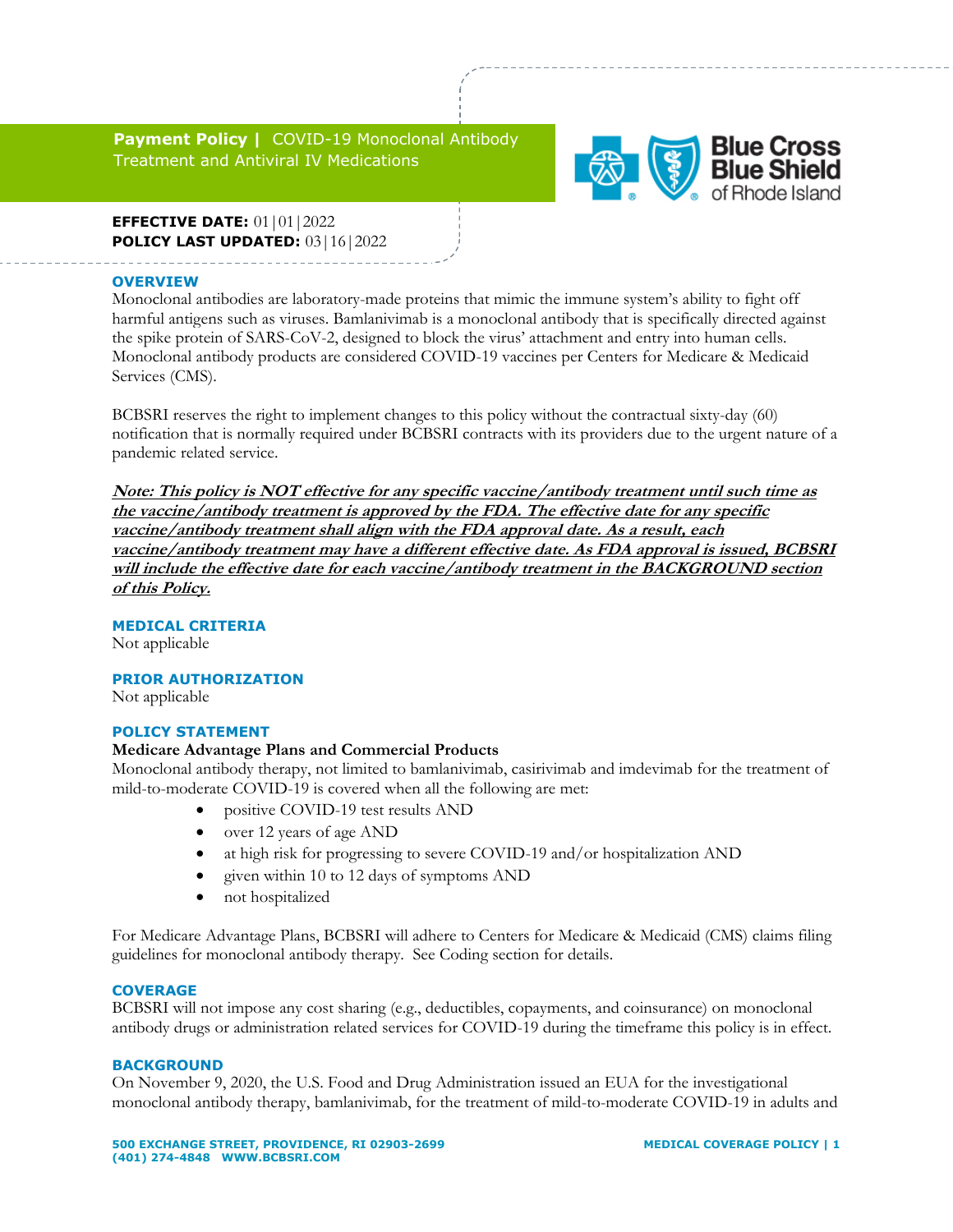pediatric patients with positive COVID-19 test results who are at high risk for progressing to severe COVID-19 and/or hospitalization. Bamlanivimab may only be administered in settings in which health care providers have immediate access to medications to treat a severe infusion reaction, such as anaphylaxis, and the ability to activate the emergency medical system (EMS), as necessary. Review the Fact Sheet for Health Care Providers EUA of Bamlanivimab regarding the limitations of authorized use.

Bamlanivimab is not authorized for patients who are hospitalized due to COVID-19 or require oxygen therapy due to COVID-19. A benefit of bamlanivimab treatment has not been shown in patients hospitalized due to COVID-19. Monoclonal antibodies, such as bamlanivimab, may be associated with worse clinical outcomes when administered to hospitalized patients with COVID-19 requiring high flow oxygen or mechanical ventilation.

During the COVID-19 public health emergency (PHE), Medicare will cover and pay for these infusions the same way it covers and pays for COVID-19 vaccines (when furnished consistent with the EUA).

This would allow a broad range of providers and suppliers, including freestanding and hospital-based infusion centers, home health agencies, nursing homes, and entities with whom nursing homes contract for this, to administer this treatment in accordance with the EUA. Medicare will not pay for the monoclonal antibody products that providers receive for free. If providers begin to purchase monoclonal antibody products, Medicare anticipates setting the payment rate for the product, which will be 95% of the average wholesale price for many health care providers, consistent with usual vaccine payment methodologies. Monoclonal antibody products are considered COVID-19 vaccines per CMS. Additionally, Medicare anticipates establishing codes and rates for the administration of the product.

On April 16, the FDA revoked the Emergency Use Authorization (EUA) for bamlanivimab, when administered alone, due to a sustained increase in COVID-19 viral variants in the U.S. that are resistant to this antibody therapy. The FDA determined that the known and potential benefits of bamlanivimab, when administered alone, no longer outweigh the known and potential risks.

## **Medicare Advantage Plans**

**In accordance with Center for Medicare and Medicaid Services (CMS) billing guidelines, codes for the vaccine and the administration of COVID-19 vaccines must be submitted to Original Medicare for all patients enrolled in Medicare Advantage in 2020 and 2021.**

**Effective 1/1/2022, providers should bill BCBSRI for any Medicare Advantage Plan services.**

#### **CODING**

**Medicare Advantage Plans and Commercial Products** 

## **Claims Filing/Reimbursement Information**

#### **Monoclonal Antibody Drugs Supplied at No Cost to Provider**

Monoclonal antibody drugs supplied to providers at no cost will not have any reimbursement made if filed by a provider. If a provider elects to submit a claim for the monoclonal antibody drug code itself, the claim will indicate a denial for the monoclonal antibody drug code/line item as a provider liability with no member liability as the member is not liable for any costs related to the actual monoclonal antibody drugs.

**Note: Providers should append modifier 22 to the monoclonal antibody drugs codes listed below, indicating the monoclonal antibody drug was purchased by the provider.**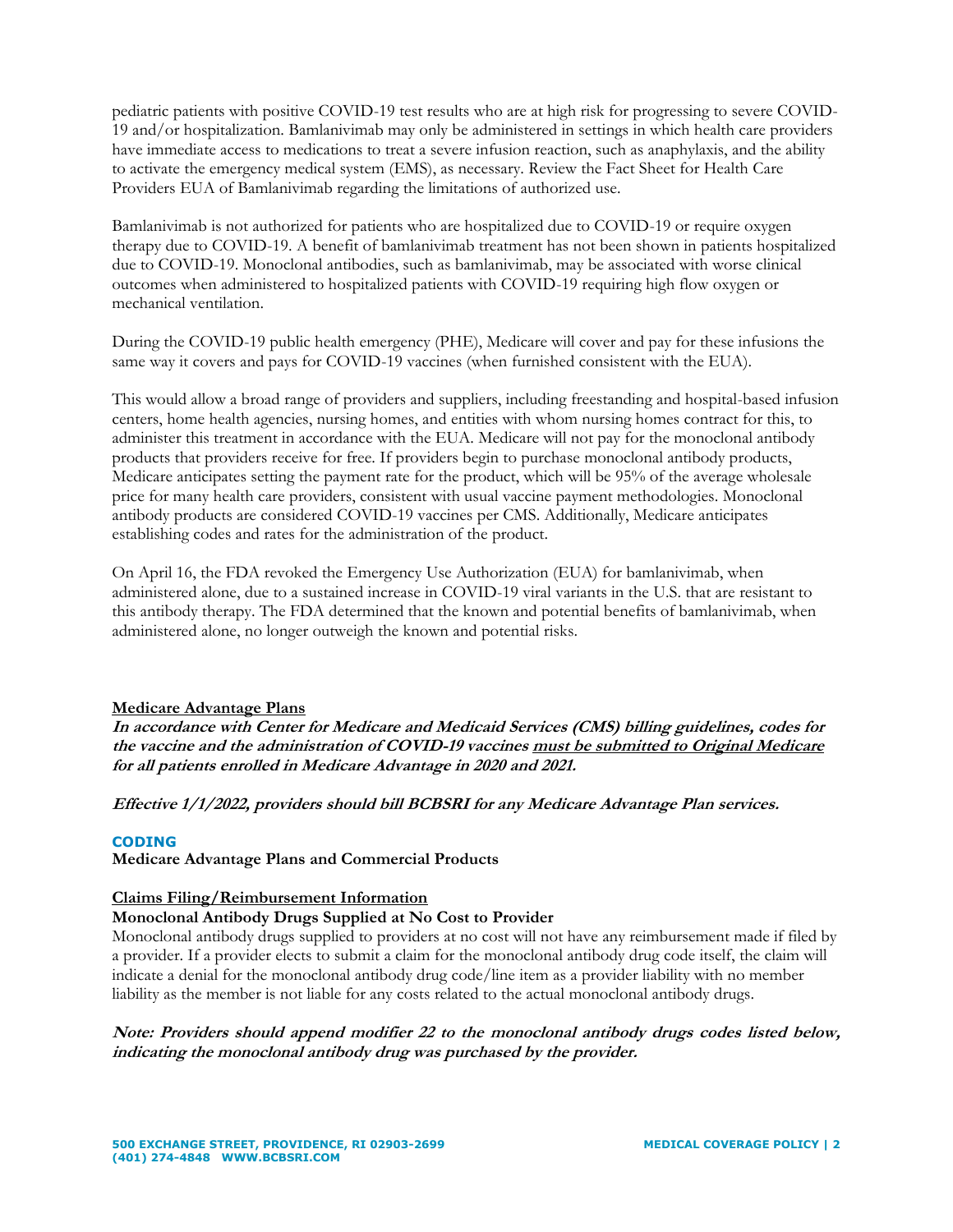| Monoclonal Antibodies for COVID 19 and<br><b>Administration CPT Codes</b>                                                                                                                                                                                                                                                                                       | <b>Medicare Advantage Plans</b>                                                                                                                                                                         | <b>Commercial Products</b>                                                                                   |
|-----------------------------------------------------------------------------------------------------------------------------------------------------------------------------------------------------------------------------------------------------------------------------------------------------------------------------------------------------------------|---------------------------------------------------------------------------------------------------------------------------------------------------------------------------------------------------------|--------------------------------------------------------------------------------------------------------------|
|                                                                                                                                                                                                                                                                                                                                                                 |                                                                                                                                                                                                         |                                                                                                              |
| <b>Administration</b>                                                                                                                                                                                                                                                                                                                                           |                                                                                                                                                                                                         |                                                                                                              |
| M0220 administration of Tixagev and<br>cilgav inj                                                                                                                                                                                                                                                                                                               | Effective 11/09/20-12/31/21 -Per<br>CMS billing guidelines, submit to<br>Original Medicare<br>Do Not Bill to BCBSRI<br>Effective 1/1/22 - Covered and<br>Separately Reimbursed                          | Covered and Separately<br>Reimbursed                                                                         |
| M0221 administration of Tixagev and<br>cilgav inj                                                                                                                                                                                                                                                                                                               | Effective 11/09/20-12/31/21 -Per<br>CMS billing guidelines, submit to<br>Original Medicare<br>Do Not Bill to BCBSRI<br>Effective 1/1/22 - Covered and<br>Separately Reimbursed                          | Covered and Separately<br>Reimbursed                                                                         |
| M0222 Intravenous injection,<br>bebtelovimab, includes injection and post<br>administration monitoring                                                                                                                                                                                                                                                          | Effective 2/11/22 - Covered<br>and Separately Reimbursed                                                                                                                                                | Covered and Separately<br>Reimbursed                                                                         |
| M0223 Intravenous injection,<br>bebtelovimab, includes injection and post<br>administration monitoring in the home<br>or residence; this includes a beneficiary's<br>home that has been made provider-based<br>to the hospital during the COVID-19<br>public health emergency                                                                                   | Effective 2/11/22 - Covered<br>and Separately Reimbursed                                                                                                                                                | Covered and Separately<br>Reimbursed                                                                         |
| M0239 intravenous infusion,<br>bamlanivimab-xxxx, includes infusion<br>and post administration monitoring                                                                                                                                                                                                                                                       | Per CMS billing guidelines,<br>submit to Original Medicare<br>Do Not Bill to BCBSRI<br>$11/20/20 - 4/16/21$<br>Not Covered for DOS                                                                      | Covered and Separately<br>Reimbursed<br>$11/20/20 - 4/16/21$<br>Not Covered for DOS<br>on or after $4/17/21$ |
| M0240 Intravenous infusion or<br>subcutaneous injection, casinvimab and<br>imdevimab, includes infusion or injection<br>and post administration monitoring,<br>subsequent repeat doses                                                                                                                                                                          | on or after 4/17/21<br>Effective 11/09/20-12/31/21 -Per<br>CMS billing guidelines, submit to<br>Original Medicare<br>Do Not Bill to BCBSRI<br>Effective $1/1/22$ - Covered and<br>Separately Reimbursed | Covered and Separately<br>Reimbursed                                                                         |
| M0241 Intravenous infusion or<br>subcutaneous injection, casirivimab and<br>imdevimab, includes infusion or<br>injection, and post administration<br>monitoring in the home or residence.<br>This includes a beneficiary's home that<br>has been made provider-based to the<br>hospital during the covid-19 public health<br>emergency, subsequent repeat doses | Effective 11/09/20-12/31/21 -Per<br>CMS billing guidelines, submit to<br>Original Medicare<br>Do Not Bill to BCBSRI<br>Effective 1/1/22 - Covered and<br>Separately Reimbursed                          | Covered and Separately<br>Reimbursed                                                                         |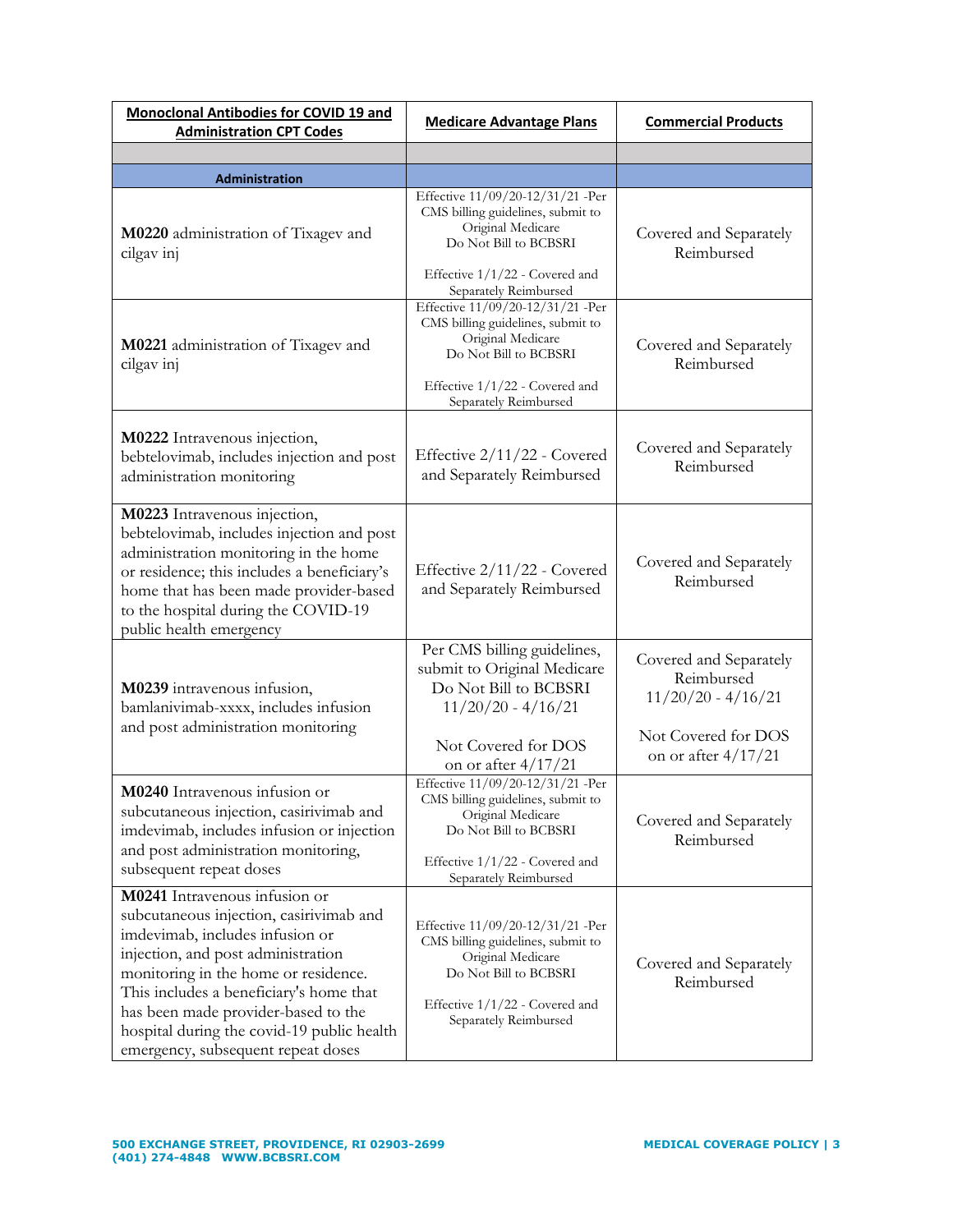| M0243 intravenous infusion, casirivimab<br>and imdevimab includes infusion and<br>post administration monitoring                                                                                                                                                                                                                                                                                              | Effective 11/09/20-12/31/21 -Per<br>CMS billing guidelines, submit to<br>Original Medicare<br>Do Not Bill to BCBSRI<br>Effective 1/1/22 - Covered and<br>Separately Reimbursed   | Covered and Separately<br>Reimbursed |
|---------------------------------------------------------------------------------------------------------------------------------------------------------------------------------------------------------------------------------------------------------------------------------------------------------------------------------------------------------------------------------------------------------------|----------------------------------------------------------------------------------------------------------------------------------------------------------------------------------|--------------------------------------|
| M0244 Intravenous infusion or<br>subcutaneous injection, casirivimab and<br>imdevimab, includes infusion or injection<br>and post administration monitoring in<br>the home or residence; this includes a<br>beneficiary's home that has been made<br>provider-based to the hospital during the<br>COVID-19 public health emergency                                                                            | Effective 11/09/20-12/31/21 -Per<br>CMS billing guidelines, submit to<br>Original Medicare<br>Do Not Bill to BCBSRI<br>Effective 1/1/22 - Covered and<br>Separately Reimbursed   | Covered and Separately<br>Reimbursed |
| M0245 intravenous infusion,<br>bamlanivimab and etesevimab, includes<br>infusion and post administration<br>monitoring                                                                                                                                                                                                                                                                                        | Effective 11/09/20-12/31/21 -Per<br>CMS billing guidelines, submit to<br>Original Medicare<br>Do Not Bill to BCBSRI<br>Effective 1/1/22 - Covered and<br>Separately Reimbursed   | Covered and Separately<br>Reimbursed |
| M0246 Intravenous infusion,<br>bamlanivimab and etesevimab, includes<br>infusion and post administration<br>monitoring in the home or residence; this<br>includes a beneficiary's home that has<br>been made provider-based to the hospital<br>during the COVID-19 public health<br>emergency                                                                                                                 | Effective 11/09/20-12/31/21 -Per<br>CMS billing guidelines, submit to<br>Original Medicare<br>Do Not Bill to BCBSRI<br>Effective 1/1/22 - Covered and<br>Separately Reimbursed   | Covered and Separately<br>Reimbursed |
| M0247 Intravenous infusion,<br>sotrovimab, includes infusion and post<br>administration monitoring                                                                                                                                                                                                                                                                                                            | Effective 11/09/20-12/31/21 -Per<br>CMS billing guidelines, submit to<br>Original Medicare<br>Do Not Bill to BCBSRI<br>Effective 1/1/22 - Covered and<br>Separately Reimbursed   | Covered and Separately<br>Reimbursed |
| M0248 Intravenous infusion,<br>sotrovimab, includes infusion and post<br>administration monitoring in the home<br>or residence; this includes a beneficiary's<br>home that has been made provider-based<br>to the hospital during the COVID-19<br>public health emergency                                                                                                                                     | Effective 11/09/20-12/31/21 -Per<br>CMS billing guidelines, submit to<br>Original Medicare<br>Do Not Bill to BCBSRI<br>Effective 1/1/22 - Covered and<br>Separately Reimbursed   | Covered and Separately<br>Reimbursed |
| M0249 Intravenous infusion,<br>tocilizumab, for hospitalized adults and<br>pediatric patients (2 years of age and<br>older) with COVID-19 who are receiving<br>systemic corticosteroids and require<br>supplemental oxygen, non-invasive or<br>invasive mechanical ventilation, or<br>extracorporeal membrane oxygenation<br>(ECMO) only, includes infusion and post<br>administration monitoring, first dose | Effective 11/09/20-12/31/21 -Per<br>CMS billing guidelines, submit to<br>Original Medicare<br>Do Not Bill to BCBSRI<br>Effective $1/1/22$ - Covered and<br>Separately Reimbursed | Covered and Separately<br>Reimbursed |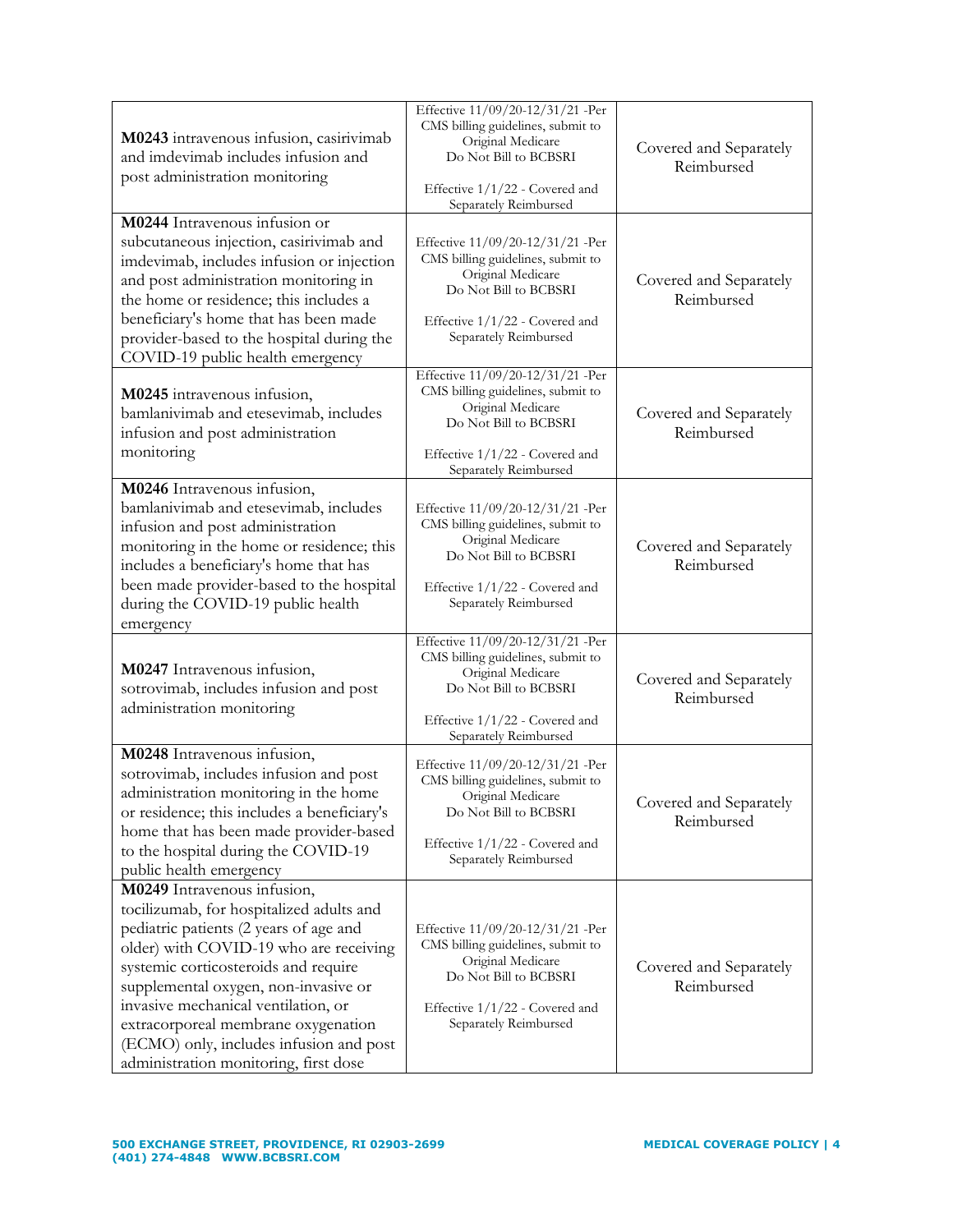| M0250 Intravenous infusion,<br>tocilizumab, for hospitalized adults and<br>pediatric patients (2 years of age and<br>older) with COVID-19 who are receiving<br>systemic corticosteroids and require<br>supplemental oxygen, non-invasive or<br>invasive mechanical ventilation, or<br>extracorporeal membrane oxygenation<br>(ECMO) only, includes infusion and post<br>administration monitoring, second dose | Effective 11/09/20-12/31/21 -Per<br>CMS billing guidelines, submit to<br>Original Medicare<br>Do Not Bill to BCBSRI<br>Effective 1/1/22 - Covered and<br>Separately Reimbursed | Covered and Separately<br>Reimbursed                                                                                                                                    |
|----------------------------------------------------------------------------------------------------------------------------------------------------------------------------------------------------------------------------------------------------------------------------------------------------------------------------------------------------------------------------------------------------------------|--------------------------------------------------------------------------------------------------------------------------------------------------------------------------------|-------------------------------------------------------------------------------------------------------------------------------------------------------------------------|
| <b>Monoclonal Antibodies</b>                                                                                                                                                                                                                                                                                                                                                                                   |                                                                                                                                                                                |                                                                                                                                                                         |
| Q0220 Tixagev and cilgav, 300 mg                                                                                                                                                                                                                                                                                                                                                                               | Effective 11/09/20-12/31/21 -Per<br>CMS billing guidelines, submit to<br>Original Medicare<br>Do Not Bill to BCBSRI<br>Effective 1/1/22 - Covered and<br>Separately Reimbursed | No reimbursement for<br>claims submitted to<br><b>BCBSRI</b> for products<br>health care providers<br>receive at no cost                                                |
| Q0221 Tixagevimab co-packaged with                                                                                                                                                                                                                                                                                                                                                                             |                                                                                                                                                                                | No reimbursement for                                                                                                                                                    |
| cilgavimab, administered as 2 separate<br>consecutive intramuscular injections                                                                                                                                                                                                                                                                                                                                 | Effective 2/24/22 - Covered and<br>Separately Reimbursed                                                                                                                       | claims submitted to<br><b>BCBSRI</b> for products<br>health care providers<br>receive at no cost                                                                        |
| Q0222 Injection, bebtelovimab, 175 mg                                                                                                                                                                                                                                                                                                                                                                          | Effective 2/11/22 - Covered and<br>Separately Reimbursed                                                                                                                       | No reimbursement for<br>claims submitted to<br><b>BCBSRI</b> for products<br>health care providers<br>receive at no cost                                                |
| Q0239 Injection, bamlanivimab-xxxx,<br>$700 \text{ mg}$                                                                                                                                                                                                                                                                                                                                                        | Per CMS billing guidelines,<br>submit to Original Medicare<br>Do Not Bill to BCBSRI<br>$11/20/20 - 4/16/21$<br>Not Covered for DOS<br>on or after $4/17/21$                    | No reimbursement for<br>claims submitted to<br><b>BCBSRI</b> for products<br>health care providers<br>receive at no cost<br>$11/20/20 - 4/16/21$<br>Not Covered for DOS |
| Q0240 Injection, casirivimab and<br>imdevimab, 600 mg                                                                                                                                                                                                                                                                                                                                                          | Effective 11/09/20-12/31/21 -Per<br>CMS billing guidelines, submit to<br>Original Medicare<br>Do Not Bill to BCBSRI<br>Effective 1/1/22 - Covered and<br>Separately Reimbursed | on or after $4/17/21$<br>No reimbursement for<br>claims submitted to<br><b>BCBSRI</b> for products<br>health care providers<br>receive at no cost                       |
| Q0243 Injection, casirivimab and<br>imdevimab, 2400 mg                                                                                                                                                                                                                                                                                                                                                         | Effective 11/09/20-12/31/21 -Per<br>CMS billing guidelines, submit to<br>Original Medicare<br>Do Not Bill to BCBSRI<br>Effective 1/1/22 - Covered and<br>Separately Reimbursed | No reimbursement for<br>claims submitted to<br><b>BCBSRI</b> for products<br>health care providers<br>receive at no cost                                                |
| <b>Q0244</b> Injection, casirivimab and<br>imdevimab, 1200 mg                                                                                                                                                                                                                                                                                                                                                  | Effective 11/09/20-12/31/21 -Per<br>CMS billing guidelines, submit to<br>Original Medicare<br>Do Not Bill to BCBSRI                                                            | No reimbursement for<br>claims submitted to<br>BCBSRI for products                                                                                                      |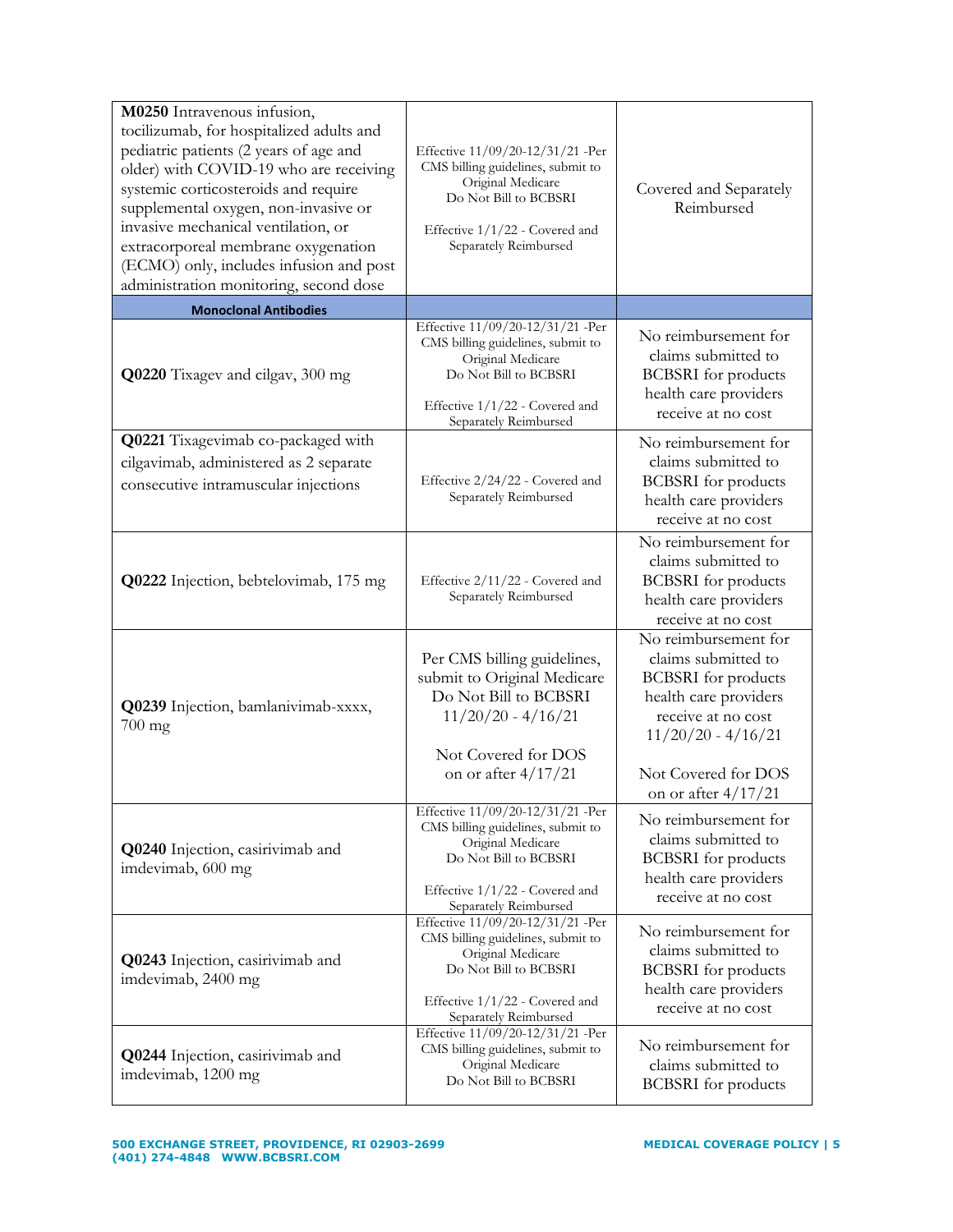|                                                                                                                                                                                                                                                                                                                                      | Effective 1/1/22 - Covered and<br>Separately Reimbursed                                                                                                                                             | health care providers<br>receive at no cost                                                                              |
|--------------------------------------------------------------------------------------------------------------------------------------------------------------------------------------------------------------------------------------------------------------------------------------------------------------------------------------|-----------------------------------------------------------------------------------------------------------------------------------------------------------------------------------------------------|--------------------------------------------------------------------------------------------------------------------------|
| Q0245 Injection, bamlanivimab and<br>etesevimab, 2100 mg                                                                                                                                                                                                                                                                             | Effective 11/09/20-12/31/21 -Per<br>CMS billing guidelines, submit to<br>Original Medicare<br>Do Not Bill to BCBSRI<br>Effective 1/1/22 - Covered and<br>Separately Reimbursed                      | No reimbursement for<br>claims submitted to<br><b>BCBSRI</b> for products<br>health care providers<br>receive at no cost |
| Q0247 Injection, sotrovimab, 500 mg                                                                                                                                                                                                                                                                                                  | Effective 11/09/20-12/31/21 -Per<br>CMS billing guidelines, submit to<br>Original Medicare<br>Do Not Bill to BCBSRI<br>Effective 1/1/22 - Covered and<br>Separately Reimbursed                      | No reimbursement for<br>claims submitted to<br><b>BCBSRI</b> for products<br>health care providers<br>receive at no cost |
| Q0249 Injection, tocilizumab, for<br>hospitalized adults and pediatric patients<br>(2 years of age and older) with COVID-<br>19 who are receiving systemic<br>corticosteroids and require supplemental<br>oxygen, non-invasive or invasive<br>mechanical ventilation, or extracorporeal<br>membrane oxygenation (ECMO) only, 1<br>mg | Effective 11/09/20-12/31/21 -Per<br>CMS billing guidelines, submit to<br>Original Medicare<br>Do Not Bill to BCBSRI<br>Effective 1/1/22 - Covered and<br>Separately Reimbursed                      | No reimbursement for<br>claims submitted to<br><b>BCBSRI</b> for products<br>health care providers<br>receive at no cost |
| <b>Antiviral Medication Treatment</b>                                                                                                                                                                                                                                                                                                |                                                                                                                                                                                                     |                                                                                                                          |
| <b>J0248</b> Injection, remdesivir, 1 mg                                                                                                                                                                                                                                                                                             | Effective 12/23/21 - Per CMS<br>billing guidelines, CMS billing<br>guidelines, submit to Original<br>Medicare<br>Do Not Bill to BCBSRI<br>Effective 12/23/21 - Covered and<br>Separately Reimbursed | No reimbursement for<br>claims submitted to<br><b>BCBSRI</b> for products<br>health care providers<br>receive at no cost |

# **RELATED POLICIES**

COVID-19 Vaccinations TEMPORARY Cost Share Waiver for Treatment of Confirmed Cases of COVID-19 During the COVID-19 Crisis TEMPORARY COVID-19 Diagnostic Testing TEMPORARY Encounter for Determination of Need for COVID-19 Diagnostic Testing

## **PUBLISHED**

Provider Update, May 2022 Provider Update, January 2022 Provider Update, July 2021 Provider Update, April 2021 Provider Update, February 2021

## **REFERENCES:**

1. U.S. Centers for Medicare & Medicaid Services. Monoclonal Antibody COVID-19 Infusion. Retrieved 11/9/20 from https://www.cms.gov/medicare/covid-19/monoclonal-antibody-covid-19 infusion